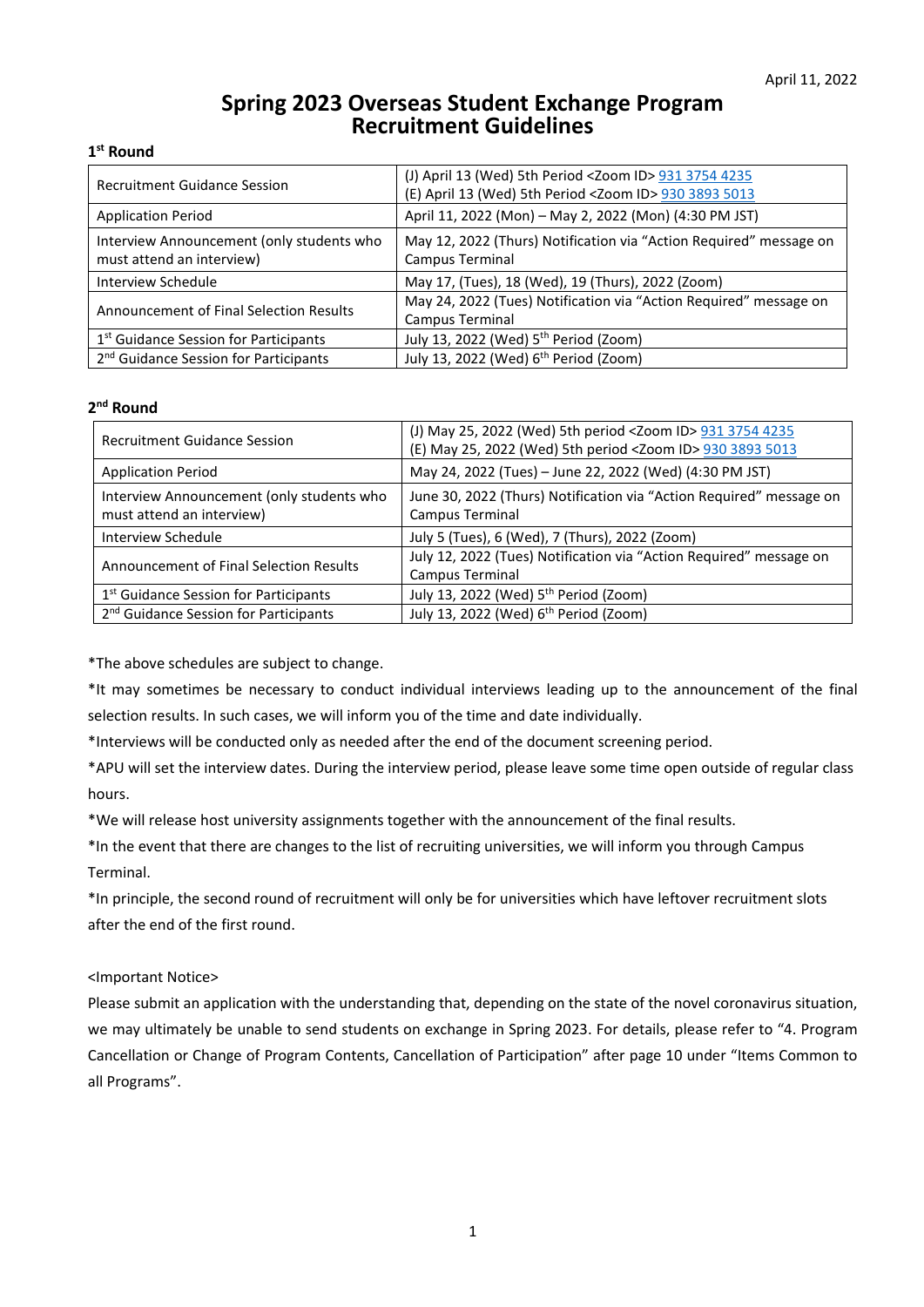#### **Program Purpose and Overview**

The APU Overseas Student Exchange Program enables students to spend either a semester or an academic year at one of APU's partner universities while paying APU tuition, and without paying any additional tuition fees. By taking curricular courses at partner universities, students not only improve their language abilities, but also deepen their knowledge and develop skills acquired at APU's respective colleges.

#### **1. Application Requirements/How to Apply/Conditional Acceptance**

#### **(1) Application Requirements**

Applicants must meet all of the following requirements:

i.Language requirements

Applicants must meet the "Minimum Requirements for APU Internal Screening" indicated on the "2023 Spring University List."

ii.GPA requirements (Semester GPA and Cumulative GPA)

Applicants must meet both of the following GPA requirements:

-Semester GPA at the end of the 2021 Fall Semester must be 2.00 or above.

-Cumulative GPA at the end of the 2021 Fall Semester must meet the "Minimum Requirements for APU Internal Screening" indicated on the "2023 Spring University List."

iii. Applicants must be in or between their  $2<sup>nd</sup>$  and  $5<sup>th</sup>$  semesters at the time of applying.

-3<sup>rd</sup>-year transfer students are not eligible to apply.

 $-2<sup>nd</sup>$ -year transfer students can apply beginning in their  $4<sup>th</sup>$  semester.

- iv.Applicants must not possess a passport for the country or region of the university they wish to apply to. If an applicant possesses a passport for the country or region of the university they wish to apply to, they must have received less than four years of education in that country or region after Junior High School (beyond G7).
- v.On the date of the application deadline for the APU internal screening, applicants must have a status of "Enrolled," "On Exchange," or "Leave of Absence," AND must not have a status of "Suspended."

## **(2) How to Apply**

Please read the application information and the following instructions carefully to complete the online application. Your application will be processed upon completion of the following two steps. Should you fail to complete both steps by the application deadline, your application will be considered incomplete and will not be processed.

[Step 1] Prepare a digital photo clearly showing your face, as well as the following two documents.

Applicants will be asked to upload a 1) "Digital photo clearly showing your face", a 2) "Statement of Financial Support (PDF, JPEG etc.)" and a 3) "Copy of English Proficiency Score" at the end of the online application. Applicants who wish to apply to a university in a country or region where they possess a passport will also be required to submit 4) Documentary Evidence of Academic History after Junior High School (beyond G7).

## **1) Digital photo clearly showing your face**

The Academic Office uses photos to match applicants and faces, thereby helping us support applicants more effectively. Please adhere to the following points when uploading your photo.

- Applicants should be facing forward and must not be wearing a hat, a mask, sunglasses, etc. However, applicants do not have to submit an official ID photo.

- No one other than the applicant should appear in the photo.
- Please upload a photo taken in the past six months.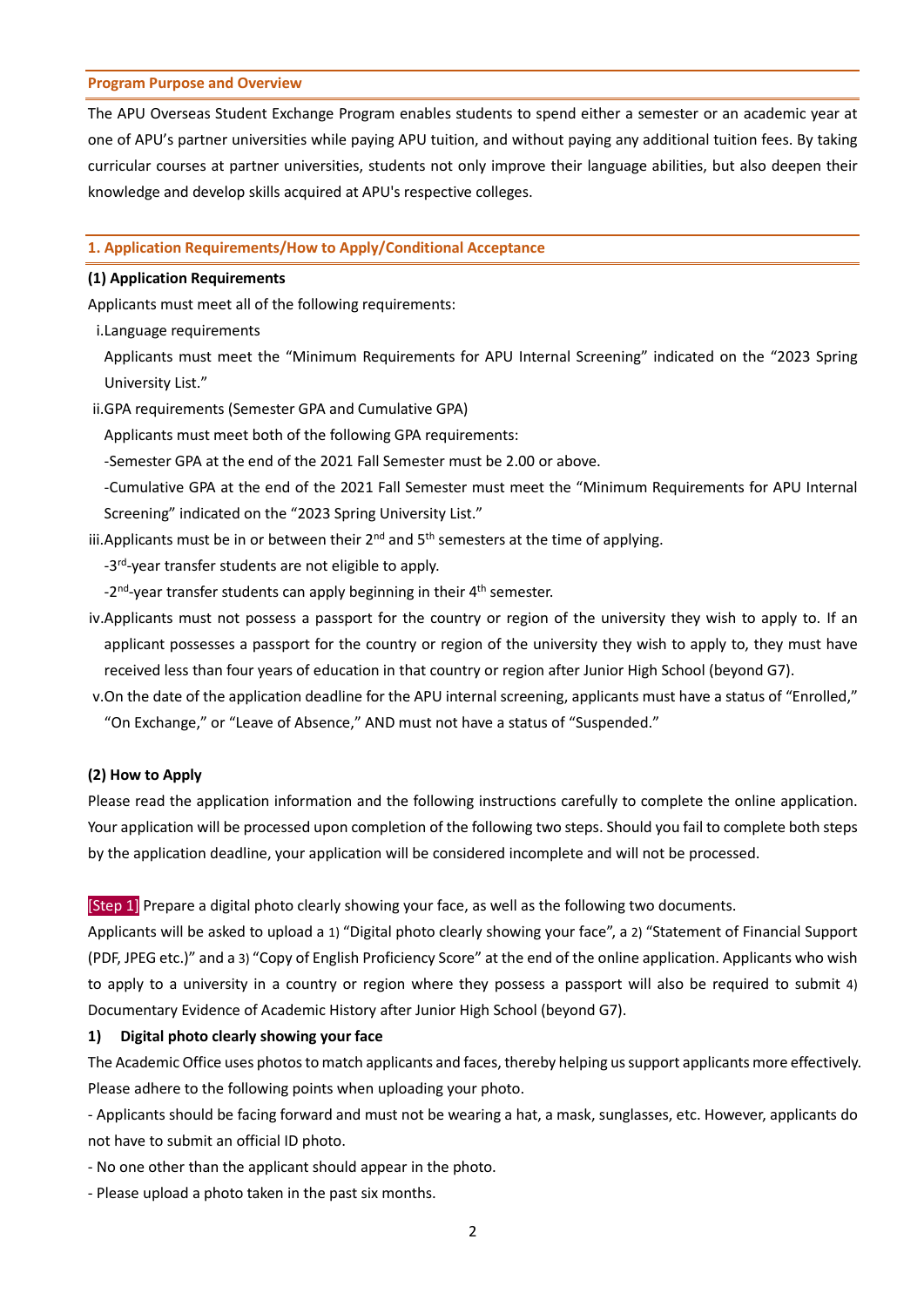-The file name must match this format: "Photo Student ID Number Your Name."

## E.g. **Photo\_11111111\_RITSUMEIHanako.jpeg**

## **2) [Statement of Financial Support](https://www.apu.ac.jp/academic/uploads/fckeditor/public/exchange/financialformE.docx)**

-Please ask your financial sponsor to download and sign this form from the [Academic Office](https://en.apu.ac.jp/academic/page/content0348.html/?c=17) website. You will need to add your own signature as well before submitting the form.

-The file name must match this format: "Financial\_Support\_Student ID Number\_Your Name."

## E.g. **Financial\_Support\_11111111\_RITSUMEIHanako.pdf**

## **3) Copy of English Proficiency Score (TOEFL/IELTS/GSE)**

-Please submit a copy of an English score (TOEFL/IELTS) which meets the "Language Requirements at the Time of Application" indicated on the "2023 Spring University List."

-You may submit an online score or an expired score for our internal screening. However, applicants who pass the internal screening stage with an online score or expired score must later submit an official, non-expired score report issued by the testing agency (unless applying to a host university which does not require submission of English scores). A copy of the official score report is acceptable.

-If you choose to submit a web score, please submit a page upon which your name, your score, and the date of the test are clearly visible.

-English-basis students whose native language is not English must also submit English proficiency scores.

-The Admissions Office will not return scores to you that were submitted for the entrance exams.

-The file name must match this format: "Score Student ID Number Your Name".

#### E.g. **Score\_11111111\_RITSUMEIHanako.pdf**

-You can submit your GSE score from tests taken in APU classes for the internal screening. Please refer to the "GSE" column of the "2023 Spring University List" for a given university's GSE score requirements.

-If you are not sure how to view the GSE score, please contact the Academic Office <outbound@apu.ac.jp> well in advance of the application deadline.

## **4) Documentary Evidence of Academic History after Junior High School**

-If you wish to apply to a university in a country or region for which you possess a passport, you will need to submit a copy of an academic transcript for all schools you attended after junior high school (beyond G7). (If the period of your enrollment is not indicated on the academic transcript for a particular school you attended, you will also need to submit a record that can confirm the number of years and months of your enrollment in that school).

-The file name must match this format: "Transcript\_Student ID Number\_Your Name".

-The Admissions Office will not return documents to you that were submitted for the entrance exams.

-If you cannot provide evidence of your academic history, you will not be eligible to participate in an exchange program in a country for which you possess a passport.

## [Step 2] Complete the [Online Application.](https://survey2.apu.ac.jp/limesurvey/index.php/912817?lang=en) (LimeSurvey/English Only)

-The online application must be completed in English.

-Your application will not be considered if you fail to complete the required essays and statement of purpose, or if your responses are well under the word requirement.

-Upon completion of the online application, please click "Print Your Answers" to print out the application record. If you have specific questions about the content of your application, you must bring a printout of the application record with you to the Academic Office. We will be unable to answer specific questions without this record.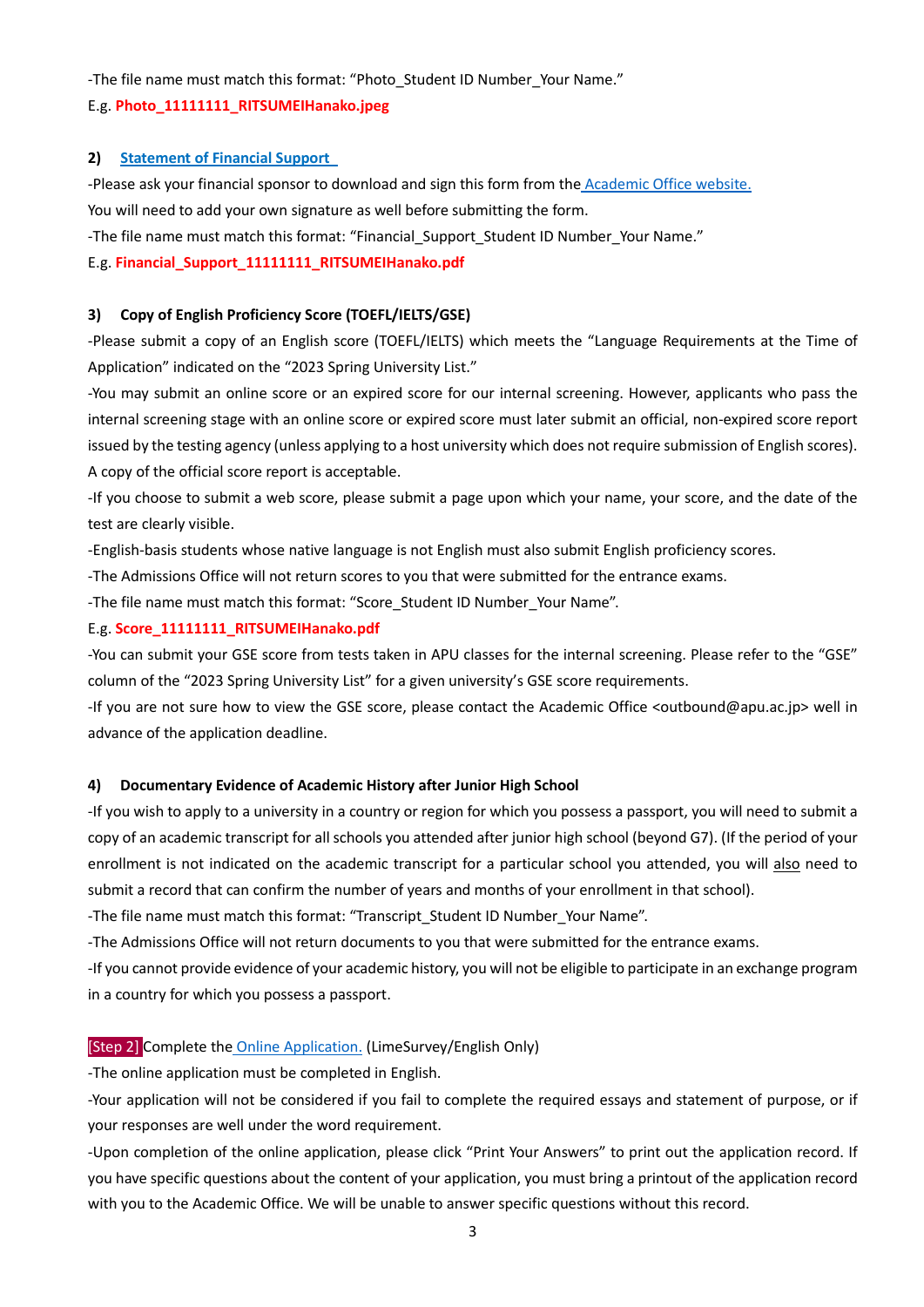-In the case you submit multiple applications, we will only accept the application most recently submitted.

#### **(3) Conditional Acceptance**

A status of "Conditional Acceptance" will be assigned to applicants who meet either of the following criteria:

- **A Pass APU's internal screening without fulfilling the "Language Requirements at the Time of Applying to Host University" indicated on the "2023 Spring University List."**
- **B Pass APU's internal screening with English proficiency scores which will expire by the host university's application deadline indicated on the "2023 Spring University List."** (If accepted to a host university which does not require the submission of language scores, a student will be fully accepted rather than conditionally accepted, even if they applied to the APU internal screening with expired scores.)
- **C Pass APU's internal screening with a GSE score from APU classes**

Applicants assigned a status of "Conditional Acceptance" must submit a valid English score that fulfills the "language requirements at the time of applying to host university" by the "Final Score Submission Deadline." If a student is not able to submit a valid English score by the deadline, their acceptance will be revoked and they will not be able to participate in the student exchange program.

\*Final Score Submission Deadline: one week before the "Nomination Deadline" indicated on the "2023 Spring University List."

#### **2. Screening Criteria/Screening Methods/University Assignments/Alternate List**

#### **(1) Screening Criteria**

We will conduct a comprehensive screening based on your academic record at APU, your English proficiency, and your reasons for applying. When considering your reasons for applying, the following three criteria will be taken into account:

-Must have a clearly defined study plan and purpose for undertaking overseas exchange

-Must possess the ability to adapt culturally and socially in your host country, as well as the psychological resolve to deal with and overcome problems that you may face during the program

-Must have a clear awareness of your future career plans

## **(2) Screening Methods**

-Document-based screening

(While you do not need to submit a copy of your APU transcript, the Academic Office will confirm your academic record at APU using our internal database.)

-Interviews will be conducted only as needed after the end of the document screening period.

#### **(3) University Assignments**

In principle, we will consider your application based on the university choices (1 to 3) you indicate in the application. We strongly recommend that you list three preferences, using the "level of competitiveness" and other information from previous recruitment periods as a reference. In the event that the list of recruiting universities changes, we will inform you through Campus Terminal.

## **(4) Alternate List**

One student will be chosen as an alternate for each host university where the number of applicants exceeds the number of placements available. If the accepted or conditionally-accepted students for that university have their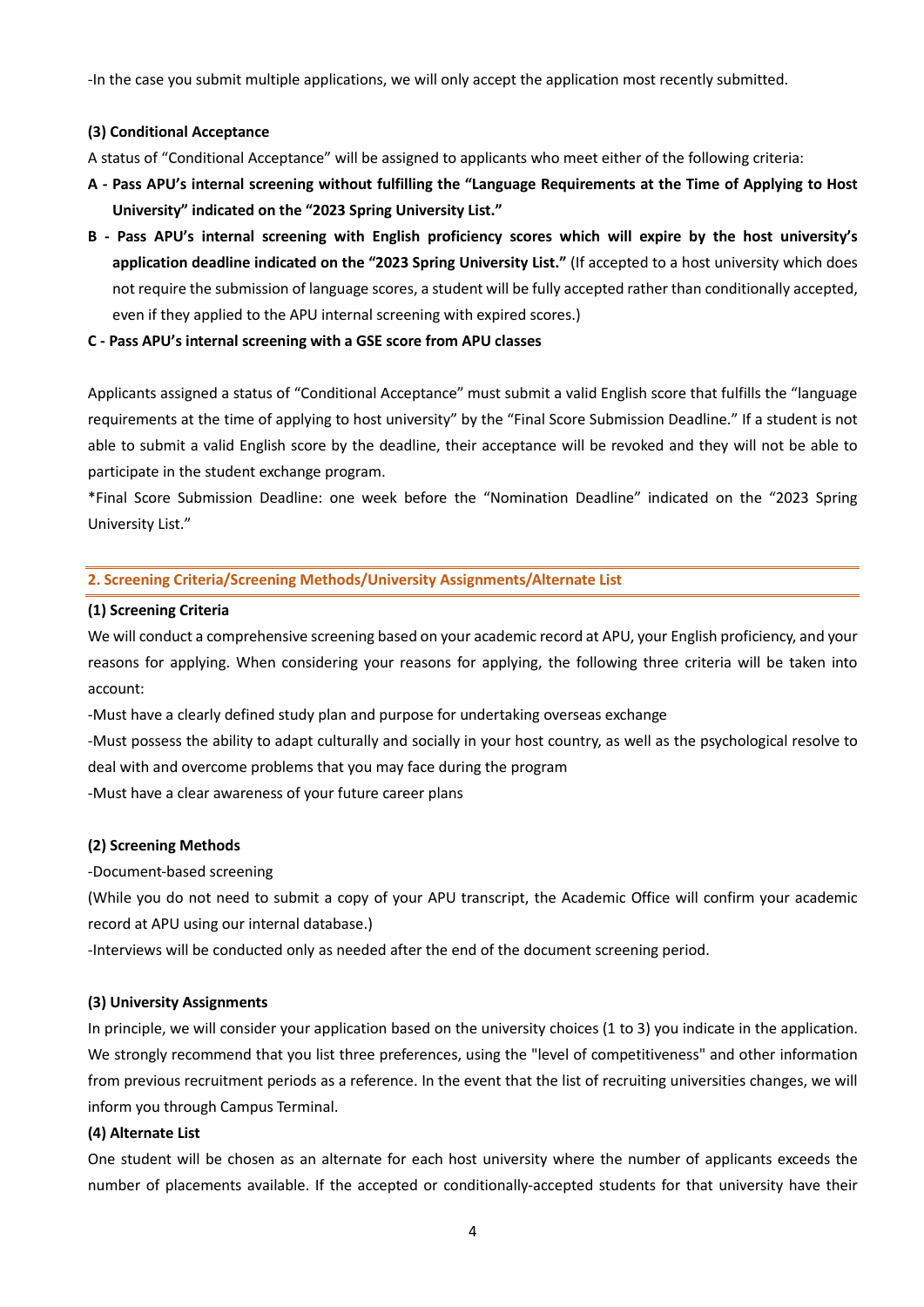acceptance revoked, the alternate will be accepted in their place.

Eligible students: Students who were not accepted for any of their university choices (1 to 3)

#### Important Notes:

-We will decide if alternates have been accepted as replacements after grades are released each semester or up until one week before the host university's nomination deadline.

-If the alternate is conditionally accepted for not meeting the English requirements, they must submit an English proficiency score that meets the "Language Requirements at the Time of Applying to the Host University" up to one week before the nomination deadline if they are accepted as a replacement.

-Alternates may be accepted as a replacement right before the application deadline for the host university, so we ask all alternates to prepare the necessary application documents in advance.

-Even if the alternate requested a yearlong exchange, they may be sent on a semester exchange depending on the exchange period of the student they replace.

-Alternates must attend all the guidance sessions held before departure.

-Alternates will automatically lose their alternate status if they re-apply for the student exchange program.

#### **3. Post-Screening Schedule/Procedures/Revocation of Acceptance**

#### **(1) Post-Screening Schedule/Procedures**

| Acceptance – January 2023 | Mandatory Sessions: A total of five guidance sessions and a Risk Management Class |
|---------------------------|-----------------------------------------------------------------------------------|
|                           | Submission of pledge etc. to APU, insurance procedures, vaccinations, application |
|                           | to the host university, visa application, travel arrangements etc.                |
| February — April 2023     | Departure to host university/start of overseas exchange                           |

\*Please be aware that you are responsible for arranging your own accommodations, visa, and travel.

#### **(2) Revocation of Acceptance**

A student's acceptance may be revoked in any of the following cases:

1. Failure to meet the host university's language requirements up to one week prior to the "Nomination Deadline".

\*Final score submission deadline: one week prior to the "Nomination Deadline". See your "Nomination Deadline" on the separate document titled "2023 Spring University List".

- 2. If their semester GPA falls below 2.00 at the end of the AY 2022 Spring Semester.
- 3. Failure to meet the host university's cumulative GPA requirements at the end of the AY 2022 Spring Semester.
- 4. Failure to obtain the required visa to go on exchange before the specified date.
- \*Specified date: Seven days prior to the start of the AY 2023 Spring Semester Course Registration Period A.
- 5. In the case the starting period of the exchange is deferred, if their semester GPA falls below 2.00 for the most recent grade report on the date of the host university's specified nomination deadline after the deferral.

6. In the case the starting period of the exchange is deferred, failure to meet the host university's cumulative GPA requirement for the most recent grade report on the date of the host university's specified nomination deadline after the deferral.

## **4. Exchange Period/Student Status at APU while on Exchange**

#### **(1) Program Period**

-One semester or one year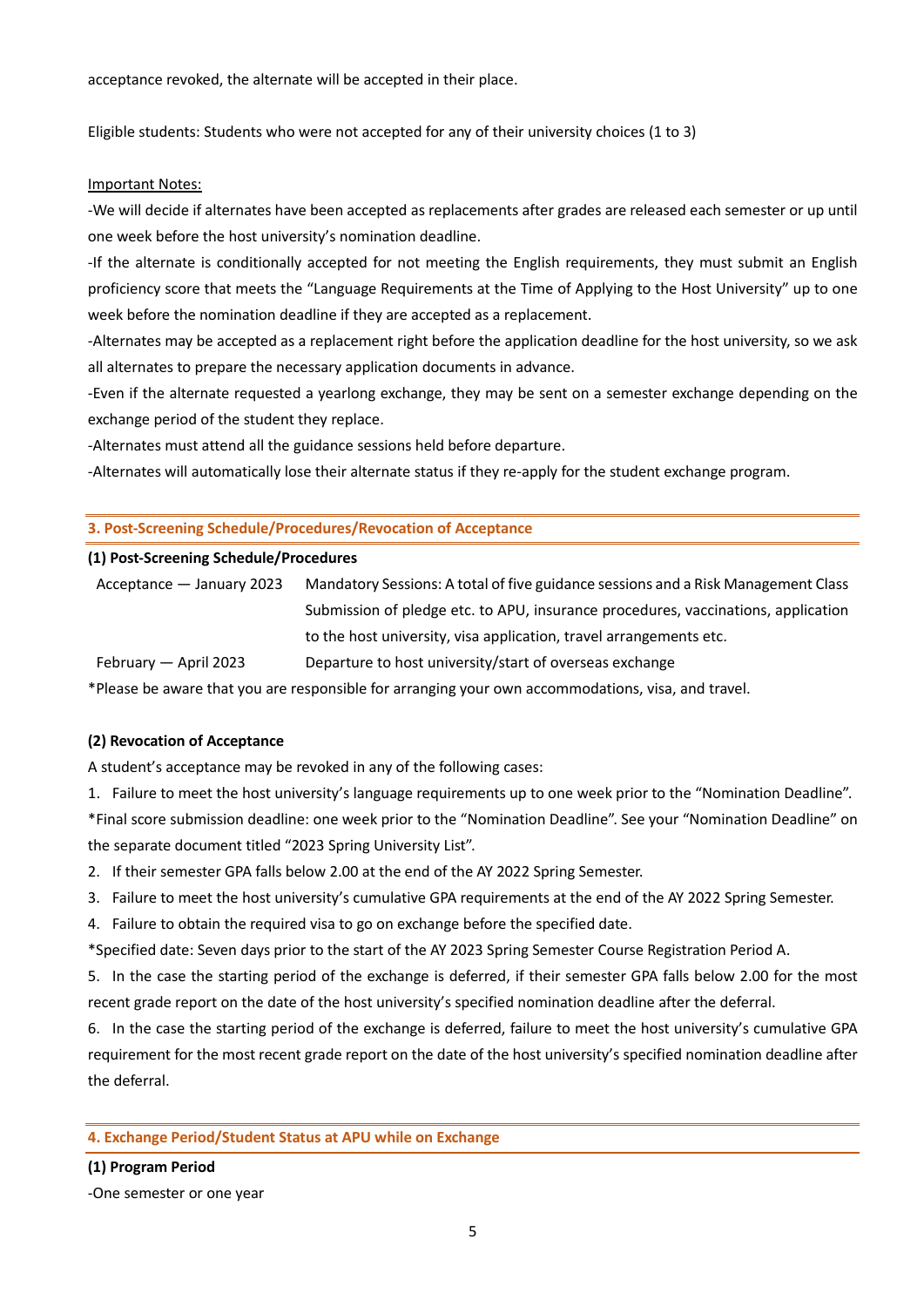Some host universities only accept students for either a one-semester program or a one-year program. Please refer to the "2023 Spring University List" for more details.

-Students on a one-year exchange program can participate in semesters spanning an academic year. For example, students on a one-year program can go during the latter half of their second year (4<sup>th</sup> semester) and the first half of their third year (5<sup>th</sup> semester).

## **(2) Student Status at APU while on Exchange**

-Regardless of the host institution's academic calendar, a student's status at APU is set according to the following dates:

Spring Semester: April 1<sup>st</sup> – September 20<sup>th</sup>

Fall Semester: September  $21^{st}$  – March  $31^{st}$ 

-A student's status can only be changed from "enrolled" to "on exchange" on a semester basis.

-Students cannot register for APU courses while their student status is "on exchange."

-Students cannot register for session courses or courses offered through The Open University of Japan while their student status is "on exchange."

-The actual start and end dates of your program may differ depending on the host university's academic calendar.

1) One-semester Exchange

|                            | <b>Spring Semester</b>  |  |  |  |  |
|----------------------------|-------------------------|--|--|--|--|
|                            | Session<br>10<br>20     |  |  |  |  |
| Status at APU              | Exchange                |  |  |  |  |
| Course Registration at APU | Not Possible            |  |  |  |  |
| <b>Host University</b>     | Exchange (One Semester) |  |  |  |  |

## 2) One-year Exchange (Regular)

|                            | Spring Semester                     |  |  | <b>Fall Semester</b> |                                     |         |
|----------------------------|-------------------------------------|--|--|----------------------|-------------------------------------|---------|
|                            | 20<br>10<br>Session                 |  |  | 10                   | 20                                  | Session |
| Status at APU              | Exchange                            |  |  | Exchange             |                                     |         |
| Course Registration at APU |                                     |  |  | Not Possible         |                                     |         |
| <b>Host University</b>     | Exchange (1 <sup>st</sup> Semester) |  |  |                      | Exchange (2 <sup>nd</sup> Semester) |         |

## 3) One-year exchange for students who can return for the 2<sup>nd</sup> Quarter of the Fall Semester

Even if on exchange for one year, you may be able to register for 2<sup>nd</sup> Quarter courses or Winter Session courses if your host university's academic calendar ends before the start of 2nd Quarter Fall Semester at APU. Your status will be set as "enrolled" starting in the Fall Semester. However, you cannot register for courses offered in the 1<sup>st</sup> Quarter Fall Semester, or for semester-based courses.

|                            | <b>Spring Semester</b> |          |         | <b>Fall Semester</b>            |          |          |  |
|----------------------------|------------------------|----------|---------|---------------------------------|----------|----------|--|
|                            | 1Q                     | 2Q       | Session | 1Q                              | 2Q       | Session  |  |
| Status at APU              |                        | Exchange |         |                                 | Enrolled |          |  |
| Course Registration at APU | Not Possible           |          |         |                                 |          | Possible |  |
|                            | Exchange               |          |         | Exchange                        |          |          |  |
| <b>Host University</b>     | (1st Semester)         |          |         | Return to APU<br>(2nd Semester) |          |          |  |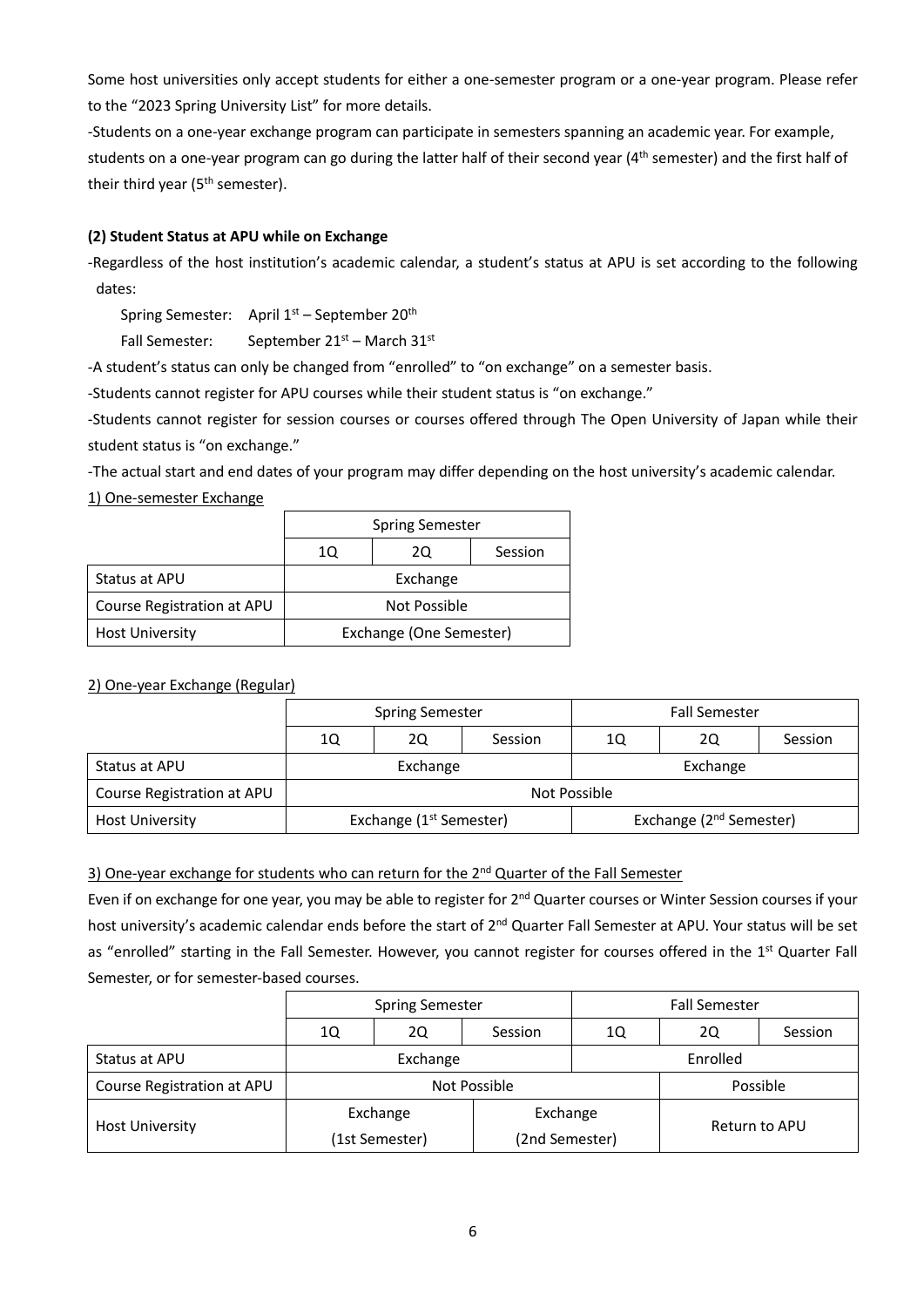## **5. Credit Transfer/Academics During and After the Program**

## **(1) Credit Transfer**

- Students can transfer a maximum of 60 credits from credit-transferrable programs while enrolled and this includes credits earned at their host university through exchange.
- Students can transfer only credits for subjects offered as part of the regular curriculum at their host university.
- To transfer credits from subjects taken at their host university, students must apply to have these subjects screened. Applications are screened by the two colleges and Academic Affairs to evaluate if credits can be transferred. If transfer of credits is deemed possible, students must submit a Credit Transfer Request, host university transcript(s), and other required documents to finalize the credit transfer.
- It is not possible to transfer credits for subjects with no relation with the APU curriculum (e.g. sports / art courses).
- If a host university subject is transferred under the name of a specific APU subject, it is no longer possible to register for that subject at APU.
- Credits transferred from subjects taken at the host university will be listed as "T" (transfer) on the students' academic transcript.

## Important Notes

## **APM**

We highly recommend that APM applicants choose a university accredited by AACSB, EQUIS, or EPAS.

If you choose a university without any of these accreditations, major subjects at your host university may not necessarily transfer back as APM major education subjects. That said, there may still be cases in which subjects taken at an accredited university cannot transfer back as APM major subjects.

## **APS**

If courses taken by APS students are deemed eligible for transfer as APS major education subjects, students may receive a maximum of 10 credits toward any of the four areas of study.

\*Further information regarding credit transfer will be provided after your acceptance to a Student Exchange Program.

## **(2) Academics During and After the Program**

Your study plan, including your study plan during your time abroad, is very important in determining the timing of your graduation from APU. You may not be able to graduate on time if your study plan is poorly thought out. Before going on exchange, you should develop a detailed study plan based on the number of credits you have obtained and the requirements of your affiliated college's curriculum.

## **(3) Language Education Subject Exemption (English/Japanese/ AP Language Subjects)**

Students may be able to receive an exemption from mandatory Japanese/English/AP language subjects if they meet the appropriate requirements while abroad. Students must apply for the exemption before returning to study at APU the following semester. Requirements will differ depending on your curriculum year and language basis. For further details, please refer to the Undergraduate Academic Handbook. Should you have any inquiries regarding Language Education Subject Exemptions, please contact **[cleac@apu.ac.jp](mailto:cleac@apu.ac.jp)**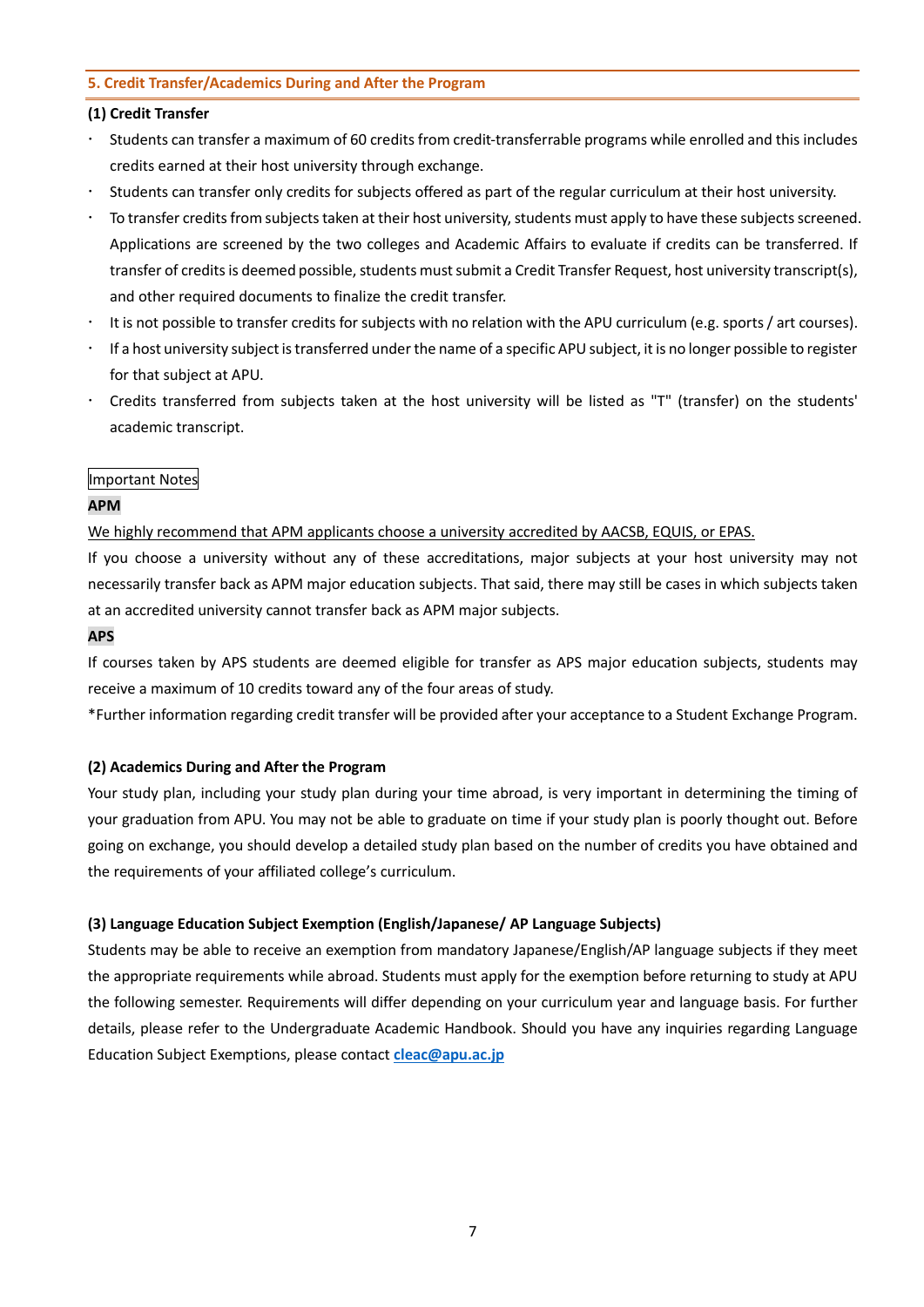#### **6. Program Fees**

## **(1) Estimate of Yearly Expenses**

The figures below do not include APU tuition fees.

| Oceania:               | $1,000,000 - 1,500,000$ yen |
|------------------------|-----------------------------|
| Asia:                  | $600,000 - 1,000,000$ yen   |
| Europe:                | 1,100,000 -1,500,000 yen    |
| North America:         | $1,100,000 - 1,500,000$ yen |
| Latin America, Africa: | $600,000 - 1,000,000$ yen   |

The following fees will be the responsibility of the participant during the exchange period.

Actual amounts will differ depending on the host country and individual student.

| <b>Tuition</b>         | Other                                                                                                                                                                                                            |
|------------------------|------------------------------------------------------------------------------------------------------------------------------------------------------------------------------------------------------------------|
| Pay to APU<br>as usual | TOEFL/IELTS test fees<br>Passport and visa application fees<br>Overseas travel insurance,* travel expenses, textbooks<br>Accommodation and meals<br>Other fees incurred through participant's private activities |

## **(2) Mandatory Overseas Travel Insurance and Risk Management Support System (J-TAS)**

Participants are required to be covered by APU's designated Overseas Travel Insurance and Risk Management Support System (J-TAS).

| <b>Duration</b>               | <b>Insurance (Plan S)</b> | J-TAS      | Total (approximate) |
|-------------------------------|---------------------------|------------|---------------------|
| 1 Semester (approx. 4 months) | JPY 32,330                | JPY 9,052  | JPY 41,382          |
| 1 Year (approx. 10 months)    | JPY 84,860                | JPY 22,630 | JPY 107,490         |

\*Some host universities require participants to purchase their own designated insurance, in addition to APU's designated insurance.

## **(3) APU Tuition and Scholarships**

- Provided that you pass the academic review to continue receiving financial support before going on exchange, tuition reduction scholarships will remain in effect even while you are on exchange.

- International and domestic students who are paying their own tuition must use one of the following methods below to pay their APU tuition fee during their exchange.

- ・Pay by automatic transfer from JP Bank (Post Office) account
- ・Pay from overseas with Western Union (WU)
- Students who would like to confirm their personal tuition amount should consult with the Administration Office.

- Students who are unable to pay their tuition in accordance with the required payment method should consult with the Student Exchange Coordinators after being accepted to their program.

## **7. Contact Information**

Academic Office  $(1<sup>st</sup>$  Floor, B Building) Student Exchange Team Tel: 0977-78-1101 / E-mail: [outbound@apu.ac.jp](mailto:outbound@apu.ac.jp)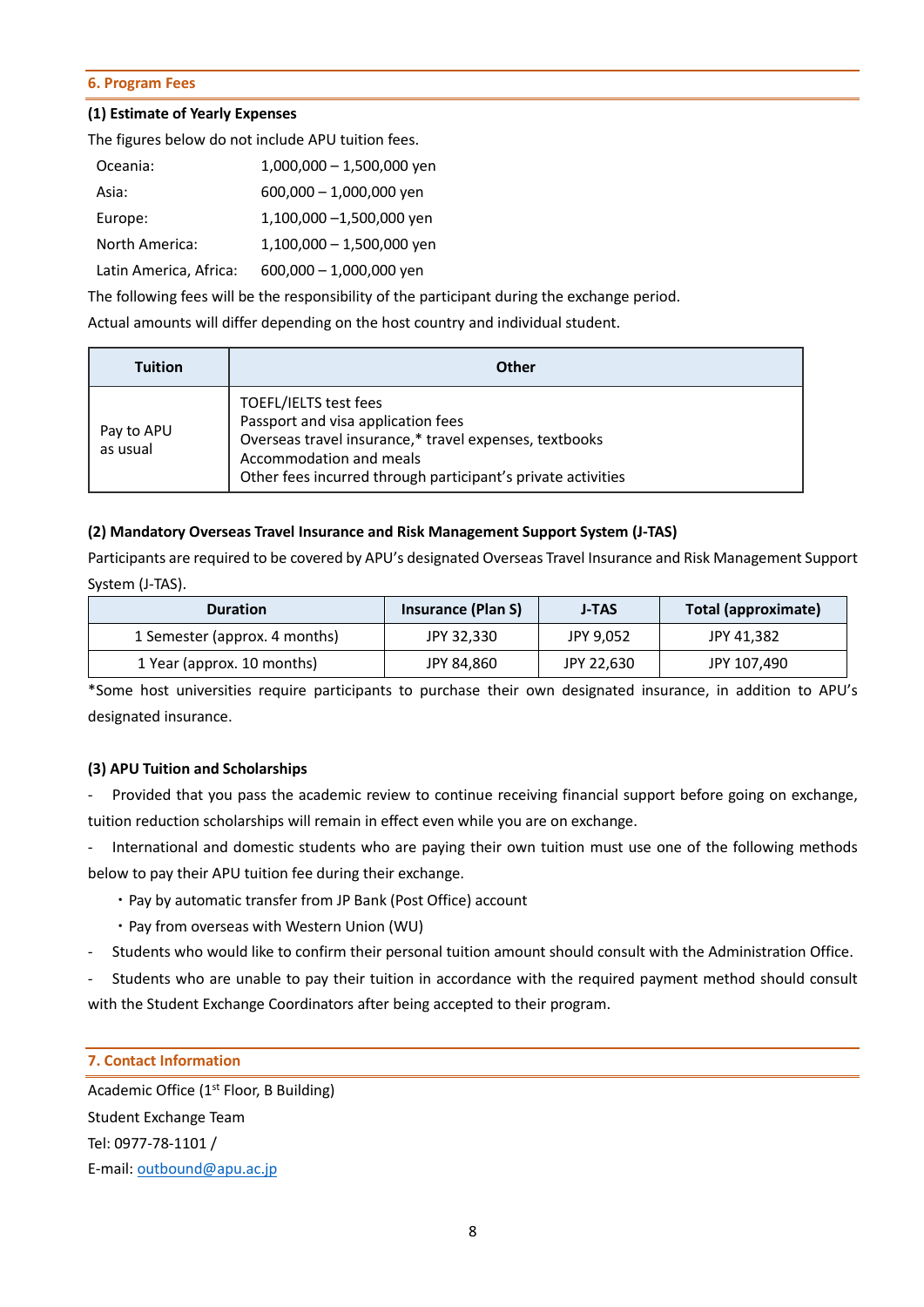# Items Common to All Programs

## 1. Visa

It is the student's responsibility to verify the visa(s) that will be required from departure through return home and then to apply. The visa(s) required will differ depending on the student's nationality, the country/region of dispatch, and the length of stay. Students should check the website for each embassy to confirm the visa required (including transit visas) and the documents required. Further, because visa application requirements can change without notice, please be sure you have the most recent information in hand. For those getting a "Visa On Arrival" (also: "On-Arrival Visa"), according to the regulations of the country issuing the visa, generally speaking such visas are not recognized except in cases when a visa cannot be obtained prior to traveling.

In the unlikely event that you are unable to obtain your visa by the date set, your dispatch/study abroad program will be canceled. Also, the dispatch/start date of your study abroad program will not be changed. In that event, the participant will bear the cost of any cancellation fees. Cancellation fees to be borne and grades will be handled in accordance with the " Disclaimers and Notices ".

## [International Students Only]

International students should review the renewal date for their Japanese residence permit and permission for reentry in addition to the visa requirements for the country where their program will be run. If there is anything you don't understand regarding the renewal date for your residence permit or permission for reentry, please check with the Student Office.

Note: Depending on the program, there are cases when your visa application will be handled by an agency. Please confirm the details with the program coordinator.

2. Insurance<br>Including cases where students have already individually taken out an insurance policy, program participants must take out domestic and overseas travel insurance as designated by APU and the host institution, join the JCSOS Crisis Management System (J-TAS), and so on. Details on taking out these insurance policies will be provided in the pre-program classes and at the guidance session for participants.

3. Vaccinations<br>The APU Health Clinic will provide information on the types of vaccinations it recommends at the preprogram classes and the guidance session for participants. Because the vaccinations recommended by the Health Clinic are not mandatory, each student should decide for themselves about whether to get the vaccination(s) or not. Students wishing to get the vaccination(s) should contact the health clinic and make an appointment for themselves.

Please note that some vaccinations may be mandatory depending on the dispatch destination, so please follow the instructions given during the guidance session.

## 4. Program Cancellation or Change of Program Contents, Cancellation of Participation

- ① The Dean of Academic Affairs will make the decision to cancel student dispatch if the following conditions are met:
	- 1) In the event the Ministry of Foreign Affairs' "Travel Advise" is level 2 or above for the country or region of dispatch. However, if a "Warning on Infectious Diseases" is issued due to the spread of a new disease, etc., a decision will be made according to the situation.
	- 2) In the event a program cannot be operated safely in view of social conditions.
	- 2-1) When making the decision to cancel a program, we take into consideration the projection that any of the following will occur in the program destination: natural disasters; accidents; strikes; infectious disease; political unrest in the program country or region; disruptions to the normal operation of public transportation or medical services; war; terrorism; injury to, or sudden hospitalization of faculty coordinators; inadequate support for outgoing students from the host institution in the event of a crisis; or other unforeseen circumstances.
	- 3) In the event a host institution decides to cancel acceptance of students from APU which involves overseas travel
- ② In the event any of the following apply, a participant's participation in a program may be cancelled even after the announcement of acceptance. Further, with the exception of Overseas Student Exchange Program, Double Degree Program, and Short-Term Summer/Winter Program, in the event a participant's participation in a program is cancelled, as a rule a grade of "F" will be assigned.
	- A) In the event a participant's course participation is judged inappropriate, taking into consideration the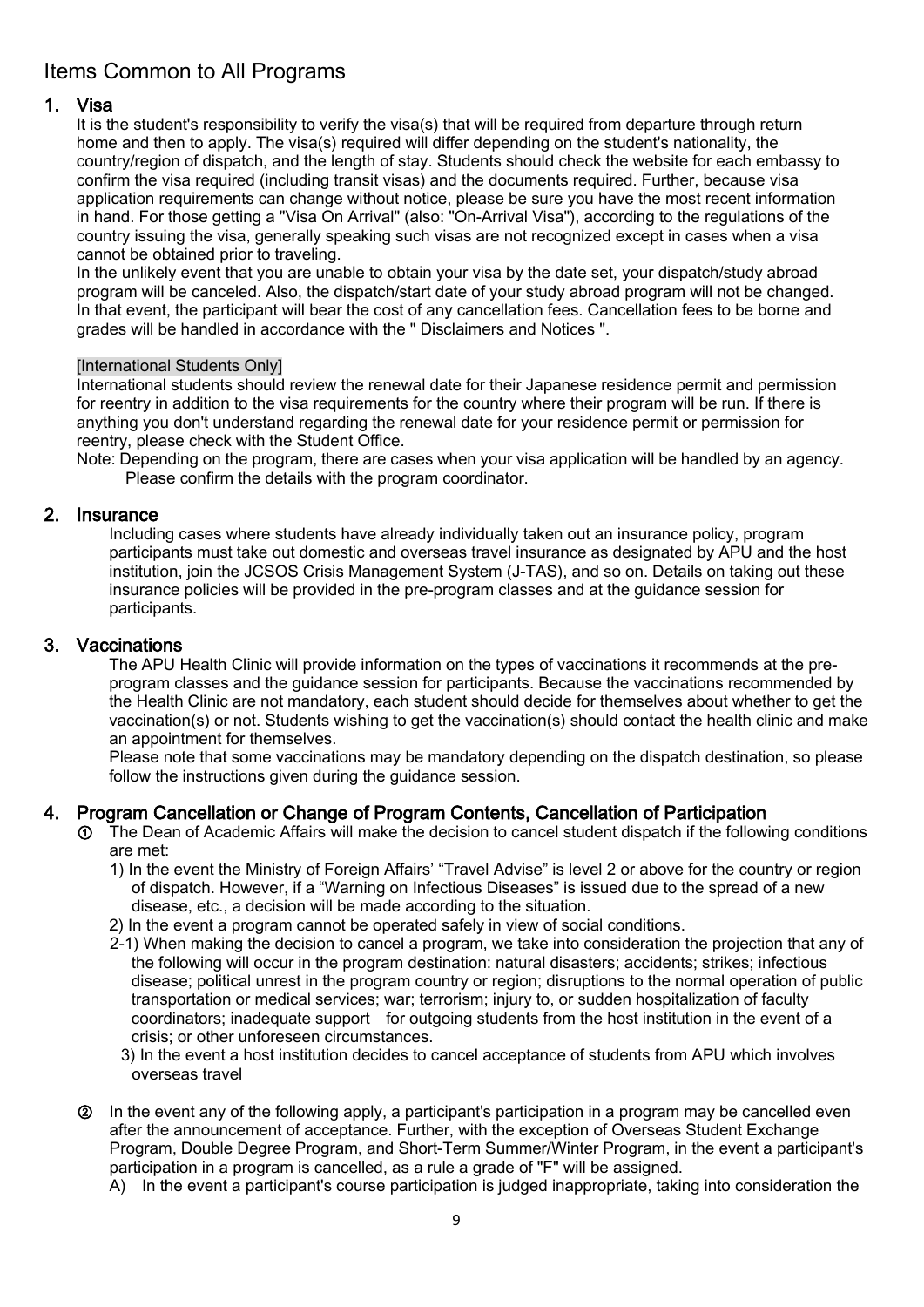participant's behavior and attendance

- B) In the event the participant becomes subject to disciplinary action after the announcement of screening results
- C) In the event the designated overseas travel and accident insurance is not taken out, and/or in the event that university instructions concerning the submission of documents, attendance at required guidance sessions, etc. are not followed
- D) In the event that the university determines study abroad is not suitable due to injury, illness, etc.
- E) In the event of misconduct
- F) In the event of other violations of the participant's duty as a student
- ③ The student will be required to pay for costs already incurred at the point in time when their program participation is canceled.

## 5. Withdrawal After the Announcement of Screening Results

The university undertakes screening on the assumption that, at the time of application, everyone who applies to a program wishes to participate. Therefore, as a general rule, withdrawal after the announcement of screening results is not permitted.

When applying, students should carefully review the program contents in advance and make their preparations assuming they will not withdraw. Furthermore, if a student fails to pay the cost set by the university by the deadline, this will be treated as a withdrawal. Please see Item "6. Cancellation Fees" below regarding cancellation fees.

In the case of credit-granting programs, as a general rule, students who withdraw will be assigned a grade of "F".

## 6. Cancellation Fees

In cases where a participant is forced to withdraw after announcement of the screening results, the withdrawing student must pay costs incurred up until that point in time. The cancellation fee also includes bank fees (overseas wire fees, etc.).

In the case that the costs required by the program have already been remitted to the university, the cancellation fees will be deducted and the difference will be refunded. The refund procedures require a certain amount of time.

## 7. Registration Plan

Students should thoroughly review their registration plan and number of credits to be earned through the program and confirm that this plan will not cause any problems with their registration plan for graduation. No special consideration will be given in the event that problems are identified after the screening results have been announced and also that an item listed in "4. Program Cancellation or Change of Program Contents, Cancellation of Participation" has arisen. Students should assume personal responsibility when applying to any program.

Note: It is not possible to participate multiple times in a program having the same lecture content. If it is not clear whether or not the program you wish to apply for has the same

content as a program you have already completed, please inquire with the Academic Office before applying.

## 8. Handling of Personal Information

A pledge will be sent to all successful applicants. Upon being accepted to the program, please see the pledge for details.

## 9. On Participating in a Program

- ① Whether or not a program experience is rewarding depends greatly on the attitude and effort of the participants themselves. Participants need to have the flexibility to accept the different cultures found abroad and a positive attitude towards learning. Each participant should firmly set goals for participating in the program. Further, attendance at the guidance session and the pre-/post-classes held before and after dispatch is mandatory. Absences without notice are not permitted. Also, students should be sure to submit all documents and assignments by their deadlines.
- ② During program participation, participants should comply with the "Off-Campus Study Programs Requirements for Participation (Pledge)" and the "Risk Management Guidelines for Off-campus Study Programs Participants".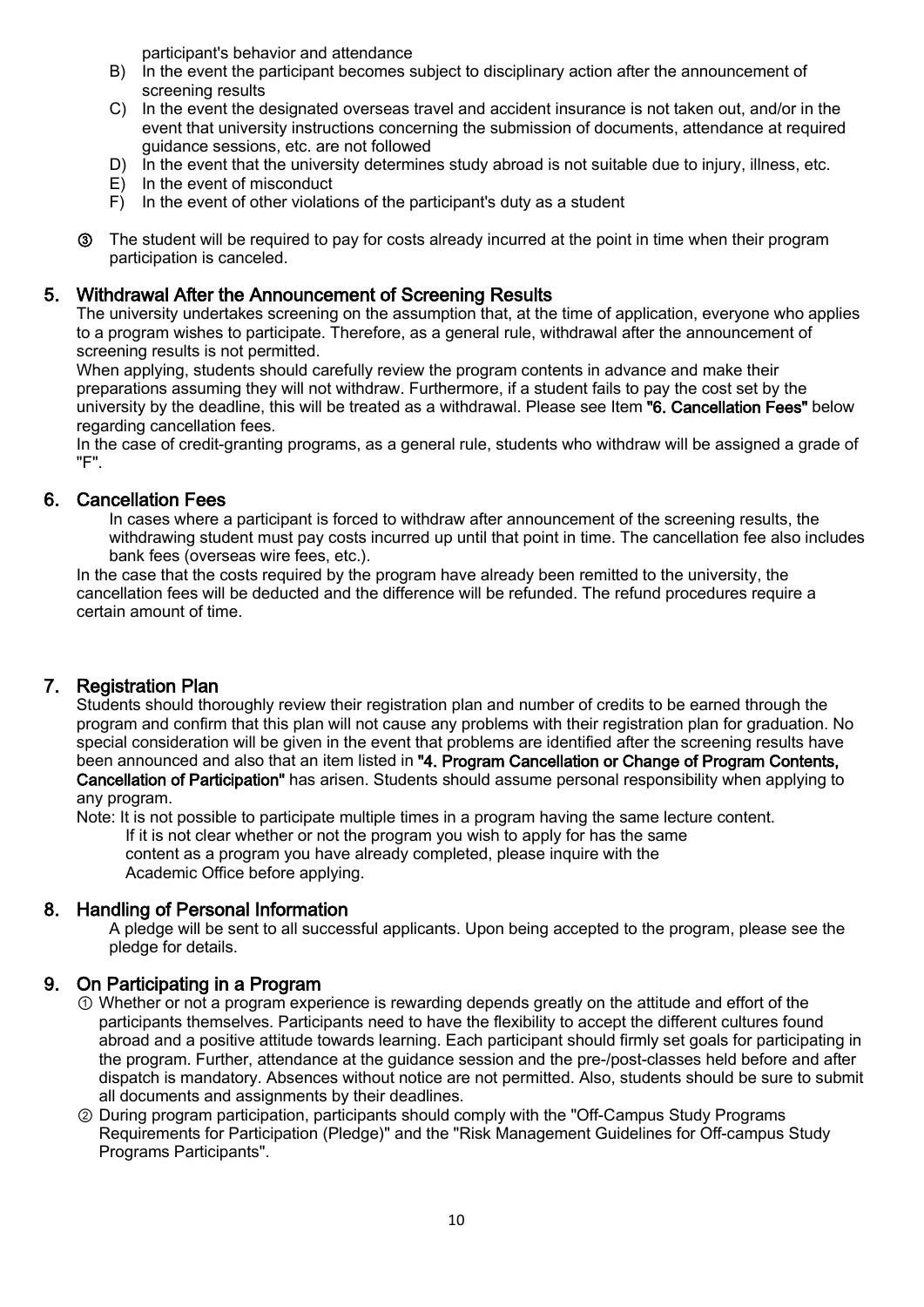## **AY2023 Ritsumeikan Asia Pacific University Off-campus Study Programs**

#### **Requirements for Participation in Off-Campus Study Programs (Overseas Student Exchange, Double Degree Program, Short-Term Summer / Winter Program)**

## **1.** Required Attitude

All participants in Ritsumeikan Asia Pacific University Off-campus Study Programs (hereinafter referred as to Programs) must abide by the following conditions.

- (1) Participants must understand the aim and the purpose of their chosen program, and should actively participate in the program and take their studies seriously.
- (2) Participants must conduct themselves in a dignified and honorable manner while maintaining the good name of Ritsumeikan Asia Pacific University (Hereinafter referred to as "APU") and the host institution (Hereinafter referred to as "Host Institution").
- (3) Participants must act in accordance with the regulations of APU, the rules of the Host Institution, Japanese law and the laws and regulations of the host country or region for the full duration of the program. Participants are also expected to follow all instructions from staff and faculty at both APU and the Host Institution
- (4) Participants must not protest in the case that he or she was commanded to cancel his or her participation in a program or commanded to return to Japan due to breach of 'Requirements for Program Participation'.

## **2.** Health Management

- (1) Participants will be responsible for their own personal health.
- (2) Prior to departure, participants will be required to enroll in the overseas travel insurance designated by APU that covers the entire duration of their travel period, from the date of their departure from Japan until the date of their re-entry to Japan, regardless of the duration of the program. In addition, participants will also be required to enroll in JCSOS Risk Management System (J-TAS) that covers the period designated by APU including the period of the program.
- (3) Participants must inform APU if they have any pre-existing medical conditions.
- (4) Participants must submit "Off-campus Program Participants Self-report of Health Condition and necessary support in studies".
- (5) Should a participant require hospitalization or medical treatment, the student must immediately inform APU and the host institution and follow staff and faculty instructions. The participant will be responsible for any medical expenses above that which is covered by their insurance.
- (6) Should the participant require emergency medical treatment or surgery at a time when it is impossible to obtain their permission (or that of his/her guarantor's), the participant agrees to be treated according to the judgment of the staff and faculty members from APU, the ones from host institutions, or a doctor on site.
- (7) In the event that APU, Host Institution faculty, or Host Institution staff deem that the participant requires medical treatment, and the participant makes an independent decision to forgo said treatment, neither APU nor the Host Institution shall be held liable for any issues which may arise as a result.
- **3.** Costs or Compensation
- (1) Necessary costs related to the program (program fee, accommodation fee, transportation fee, insurance, etc.) must be paid within the designated time frame.
- (2) Should a participant withdraw from the program, or become unable to join or continue with the program owing to injury, disciplinary action, or any other reason, the participant alone will be responsible for all costs incurred, including any costs that APU is required to pay to the host institution.
- (3) In the event that the program is cancelled or changed as a result of natural disasters; accidents; strikes; infectious disease; political unrest in the program country or region; disruptions to the normal operation of public transportation or medical services; war; terrorism; injury to, or sudden hospitalization of, faculty coordinators; or other unforeseen circumstances, the participant will not seek compensation from either APU or the Host Institution for any and all costs incurred. In this situation, as in term 3. (2), the participant will be responsible for all costs incurred.
- (4) Neither APU nor the Host Institution will be held financially or otherwise responsible for accidents, sickness, or death that occurs as a result of participant negligence which are beyond the control of either institution.
- (5) Participants will be responsible for any damage or theft of personal belongings, traffic accidents or criminal events that occur and are deemed to be beyond the control of both APU and the Host Institution.
- (6) Participants will be liable for compensation of any damages APU suffers as a result of their grave negligence or wrongful intention.
- (7) The parties involved with program administration such as APU, host universities and/or local institutions, do not represent or act as an agent for any accidents and damages brought by unlawful acts caused by third parties e.g. organizations, individuals, homestay families. Students are responsible for taking any legal action and other related matters. The parties involved with program administration such as APU, host universities and/or local institutions shall not be liable for these incidents.
- (8) Any actions outside the period of the participants' departure from Japan until their re-entry to Japan notified to APU in advance will be the participants' sole responsibility. APU will not be responsible for participants' actions outside this period.

## **4.** Immigration and Departure

- (1) Participants will be required to submit a travel itinerary to APU in advance which covers the date from their departure from Japan to the date of their re-entry to Japan.
- (2) Participants must not make any changes to the itinerary previously submitted to APU without any reason. In the case of change, participants must submit the changed itinerary to APU.